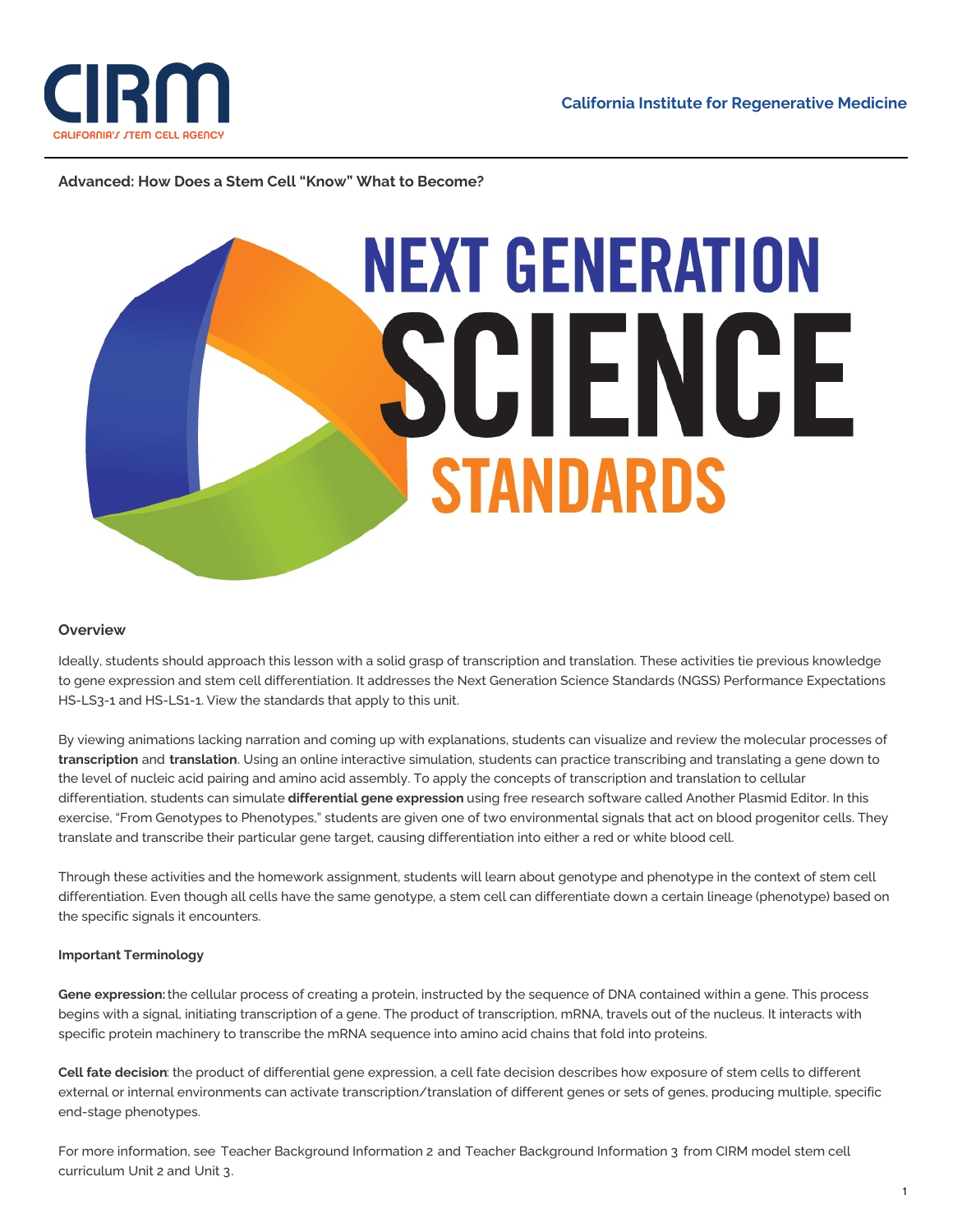## **Outline of Lesson**

Discussion of Homework (do as much as time allows)

- 1. Using their written homework assignments as a guide, ask students to describe their answers.
	- a. Compare natural and in vitro fertilization.
- 2. Ask one or several students to draw their embryonic development diagrams on the board.
	- a. Using these diagrams, have different students find the embryonic (pluripotent) stem cells, and then describe where they are and what they can and can't do.
- 3. For the "brainstorm" homework questions, students can get in small groups to discuss the following question. Each group can come up with an agreed-upon answer and one student can describe the group's ideas to the class.
	- a. Why do I have a combination of traits from my parents?
- 4. For the remaining questions, use guided discussion to dig deeper into the role of DNA in heredity.
	- a. How does DNA connect to heredity, where offspring receive traits from parents?
	- b. How are stem cells involved in the process of passing traits from generation to generation?

Allow the students to lead the questioning/brainstorming. Leading questions could be:

- i. What does DNA do?
- ii. What does DNA look like?
- iii. What's the difference between a chromosome, DNA, and a gene?
- iv. Are eggs and sperm similar in DNA content to the fertilized egg? What about between the fertilized egg and somatic (nonstem) cells?
- v. Why are somatic cells (for example, neurons vs. muscle cells) different from each other even though they contain the same exact DNA (genome)?

View "DNA Central Dogma Part 1 - [Transcription](http://www.wehi.edu.au/education/wehitv/dna_central_dogma_part_1_-_transcription/%20) " [AUDIO BUT NO NARRATION] During the animation, discuss what is happening. Guide student questions.

- 1. What is the long pink strand? (DNA)
- 2. What is the yellow strand? (RNA)
- 3. What is that thing making the yellow strand?
- 4. Why was the thing connected to both the pink and yellow strands?

View "DNA Central Dogma Part 2 – [Translation](http://www.wehi.edu.au/education/wehitv/dna_central_dogma_part_2_-_translation/)" [AUDIO BUT NO NARRATION] During the animation, students ask questions. Write relevant questions in your notes or on the board.

1. After the Translation animation, go through student questions and have them develop answers using knowledge gained from the Transcription animation.

Off-line computer activity, "From Genotype to Phenotypes"

This activity demonstrates that environmental signals can activate different genes in multipotent cells, causing a cell fate decision. This is also called differential gene expression and is why cells with the same DNA sequence can differ greatly from each other.

- 1. This activity requires preparation in advance and can be done as individuals, groups, or a teacher presentation.
	- a. Teacher [preparation](https://www.cirm.ca.gov/sites/default/files/files/about_stemcells/Unit_3_Appendix_A_instructions_2013_LB.pdf) instructions
	- b. Student activity [worksheet](https://www.cirm.ca.gov/sites/default/files/files/about_stemcells/Unit_3_Appendix_A_1.pdf)

Homework assignment – words in italics are for teacher use in guiding discussion Read and answer the following questions. If you use internet and library sources, cite them.